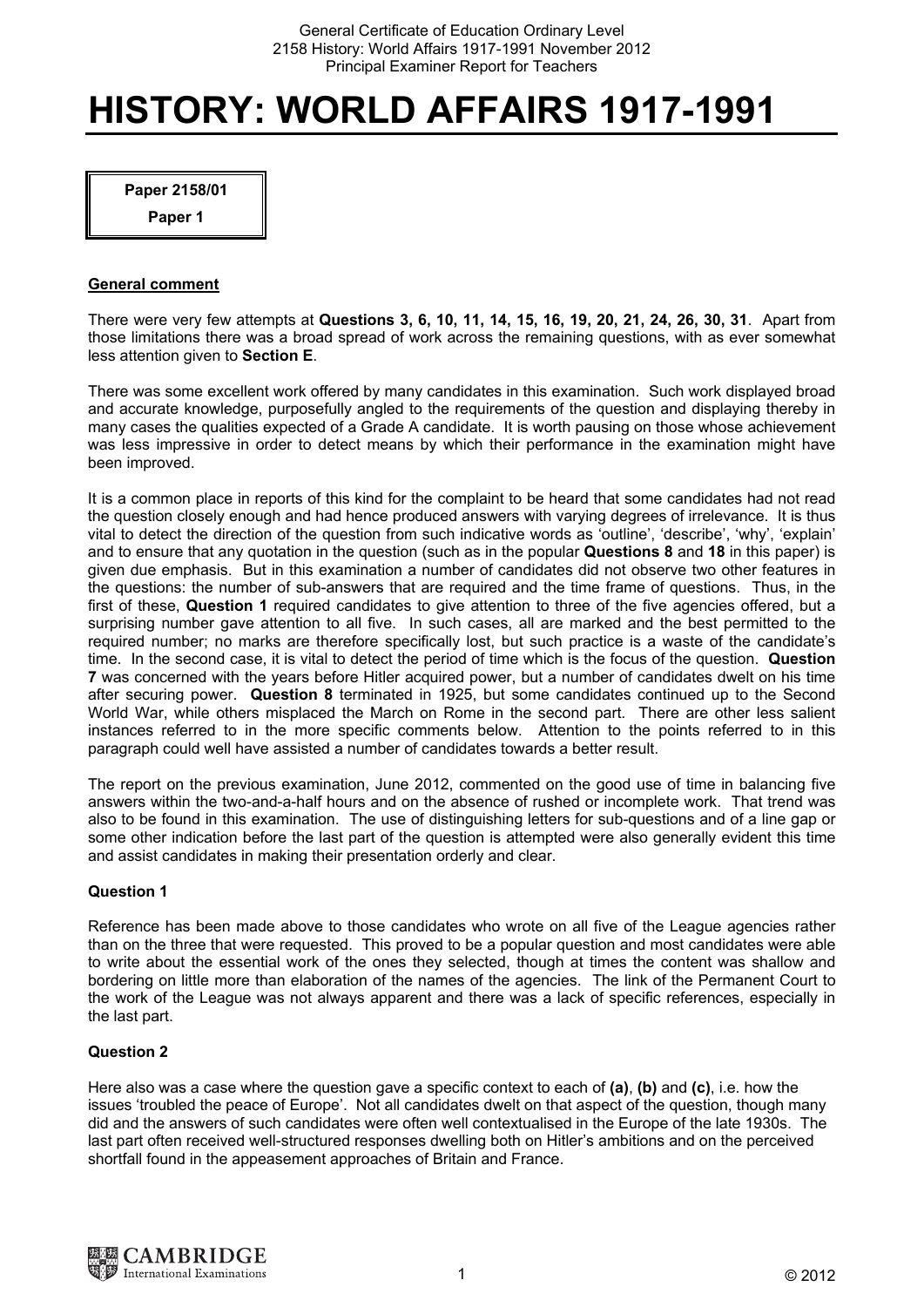#### General Certificate of Education Ordinary Level 2158 History: World Affairs 1917-1991 November 2012 Principal Examiner Report for Teachers

## **Question 4**

This question opened with a specific request to focus on the events of 1950 that led to UN involvement. A number of candidates missed this specific request and went at once to **(a)** followed by **(b)**. In most cases therefore 1950 required more attention than it got, with reference to UNO, USA and the Korean context. In dealing with **(a)** and **(b)** the various movements of forces in the Korean peninsula could have been more accurately and at times more fully outlined. The last part was often more successfully attempted than the earlier parts, with many commenting both on the alien nature of warfare in Vietnam for US troops and the increasing lack of commitment to it in the USA itself.

## **Question 5**

This was not a markedly popular question and there were significant shortcomings in many answers. While many recognised **(a)**, a number confused it with Yalta, while others thought Yalta followed. **(b)** and **(c)** were even less well attempted, **(b)** sometimes containing material on the U2 incident or on the 1955 meeting, while (c) was generally not well known. The last part tended to get rather sketchy and uncertain answers, a feature also apparent in answers to the later **Question 21** which covers the same period and some similar concerns.

## **Question 7**

Reference has been made earlier to the tendency of quite a number of candidates to anticipate Hitler's time in power in their answers to this question, rather than to see how the four early sections 'assisted' him in securing power. This was a fundamental flaw in the work of quite a number of candidates. But there was a degree of uncertainty about each of **(a)** - **(d)**. Some in **(a)** interpreted 'criminals' in this context too literally, the effects of inflation and unemployment were not very clearly rendered in **(b)** and **(c)**, while **(d)** was limited often to the Reichstag fire. In the last part the Enabling Act was often quite well known, but other aspects of Hitler's increasing power in 1933-34 less so. This popular question related to salient aspects of Hitler's increasing power, but suggested some factual insecurity and faulty approach.

#### **Question 8**

As commented earlier, the time frame for this question proved troublesome for some candidates. 1919 as a starting point presented no problem, but there was uncertainty on the part of many quite where (if at all) the March on Rome fitted, while the last part sometimes developed into a general survey of Fascist Italy. Most who attempted this question did make a purposeful attempt at the question's quotation, but while some furnished precise evidence of instability and disappointment, too often this was only loosely rendered. In the last part, few focused sharply enough on Mussolini's response to the Matteotti crisis or his further securing of power in 1925. The Lateran treaty was not relevant in this question, but made a contribution in quite a number of answers.

# **Question 9**

Questions on Spain in the interwar years have become more popular in recent examinations, though the take-up is much less strong than, for example, in the cases of questions such as **Questions 7** and **8**. This question was not specifically about the Civil War, but about the background to it in the early and mid-1930s. This time frame was neglected by almost all candidates who attempted the question. Only a minority of such candidates gave, earlier, a precisely rendered account of 1931-36 and, later, an explanation of a divisive society in Spain.

#### **Question 12**

This relatively popular question was generally done rather poorly. A number of problems were apparent in most scripts. In particular, the time sequence of 1917-38 was very poorly balanced, with material in most answers focused on the years 1917-19 to the virtual neglect of the next two decades; in short, the first part was taken as a question solely on the entry of the USA into the First World War and its role in the peace conference. Some did manage to get into the 1920s, but hardly any into the 1930s. Those who related the last part to the correct World War sometimes did quite well in balancing Allied/Axis sympathies, but a number confused the last part with the First World War.

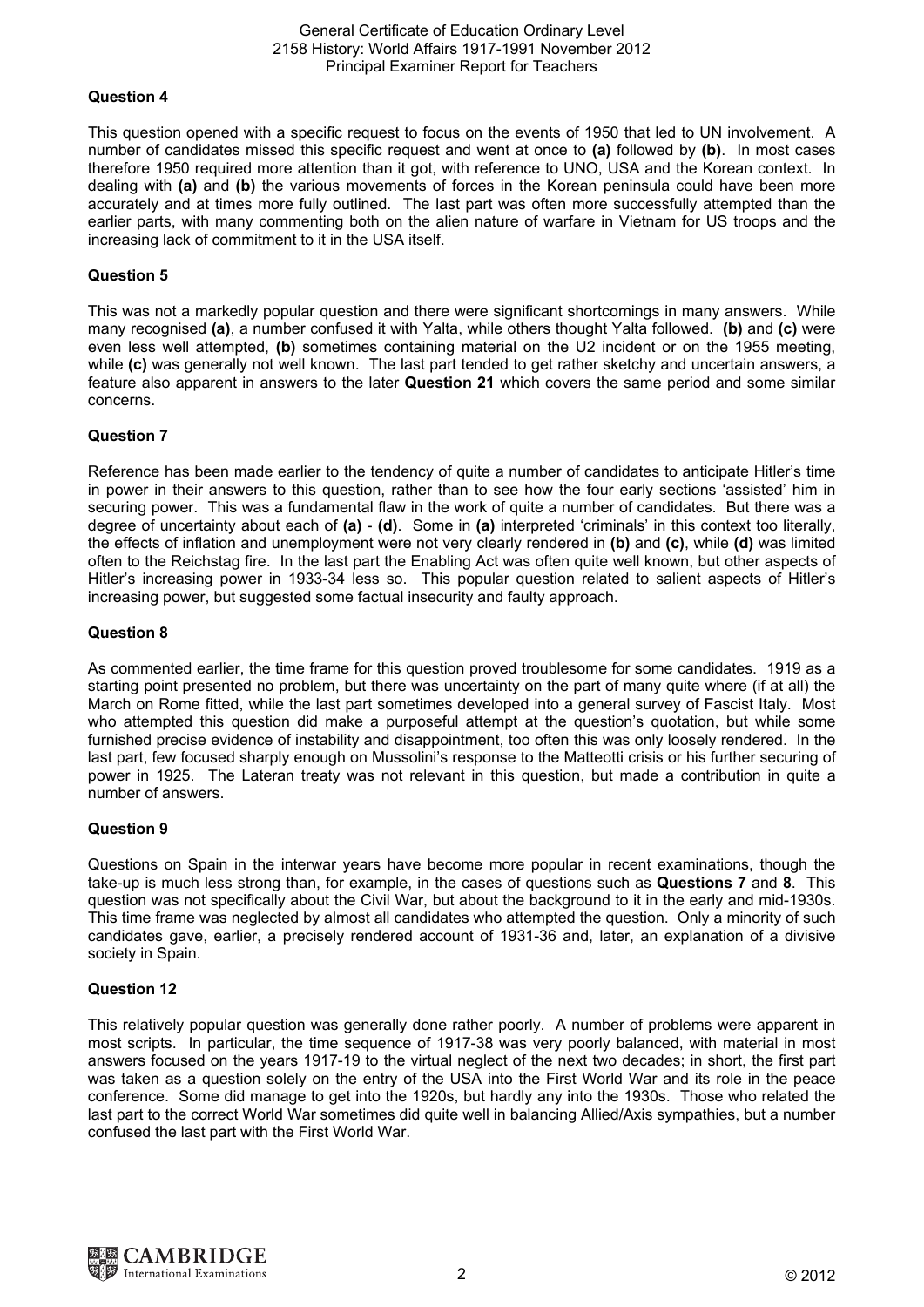#### General Certificate of Education Ordinary Level 2158 History: World Affairs 1917-1991 November 2012 Principal Examiner Report for Teachers

## **Question 13**

This question was more popular than **Question 12** and generally received better focused and better informed responses. Weaker candidates betrayed a looseness of knowledge about the four specified features of the New Deal. Thus many alluded to **(a)** as significant for unemployment, but failed to set it in a sharper context by reference to its importance for youth. **(c)** was perhaps the best attempted, while **(b)** and **(d)** were sometimes muddled together. The last part was in most cases well done, with usefully focused responses dwelling on a variety of reasons why some in the USA opposed the New Deal.

## **Question 17**

Here also was an instance where the question had not always been read with sufficient care. Each of **(a)** - **(d)** needed a focus in the February Revolution. While many observed that request and developed an appropriate and informed answer, there was a tendency on the part of many to write outside the question's constraints. Thus **(a)** sometimes alluded to the 1905 war or earlier in the 1914-18 war. **(b)** was often linked to the Revolution's outbreak. There was confusion in **(c)** about the Tsarina, some alluding to her as a man and overplaying the role of Rasputin, who by this time was dead. Of all four early parts, **(d)** was usually the most astray, many writing generally about the Duma and not linking it to its vital work in 1917. The last part was generally rather better attempted, based on helpful indications of its inadequacies and the increasing strength of its opponents.

### **Question 18**

Few had difficulty here in linking Stalin's rule to the description in the quote, but there was again imbalance in the time sequence, with most candidates ignoring the period from the end of the Second World War to 1953. At time also the earlier description of Stalin's rule had only weak reference to its ruthlessness. The last part was sometimes overly dominated by a revisiting of the first, without pinpointing the benefits as such of his rule, though a number did also balance such favourable observations with the basic ruthlessness of life in the USSR in the Stalin years.

#### **Question 22**

While this was not a markedly popular question, those who attempted it did get to the essential features of Turkey in these troubled years. The terms of the two treaties were quite well known. What was needed to lift rather shallow answers was fuller attention to the treaties and to the 1921-22 war. Turkish nationalism in **(c)** was only thinly treated; there was room for it to continue into the early years of Mustafa Kemal's rule, permitted by the early time reference.

#### **Question 23**

Attempts were somewhat similar here to those of the previous question. Answers emerged and showed knowledge, but lacked real strength. There was a tendency also to run together the time sequences in **(a)** and **(b)**. The former was concerned with the situation as it stood at the eve of 1956 and the latter on how things developed during 1956. All of this relates to an action packed story that did not come over as effectively as it might have done due to rather general and unspecific references. The last part was usually argued from both sides, but again could have had sharper references in support.

#### **Question 25**

Apartheid's development and practice was seen in general terms and needed here also rather sharper references, for example to legislative detail and events, if it were to be shown as the all-pervading regime that it was. The last part also, while balancing internal and external opposition, could have gone further in its references.

## **Question 27**

Rather sketchy material only was offered in answer to **(a)** in this question, sometimes diverting to earlier military prowess rather than the military nature of the Japanese government per se. **(b)** was better attempted, though with a tendency to dwell on 1931 rather than more widely in the 1919-37 period. The last part was perhaps rather more securely and more fully answered, with focus on earlier Japanese humiliation and the seeking of needed raw materials.